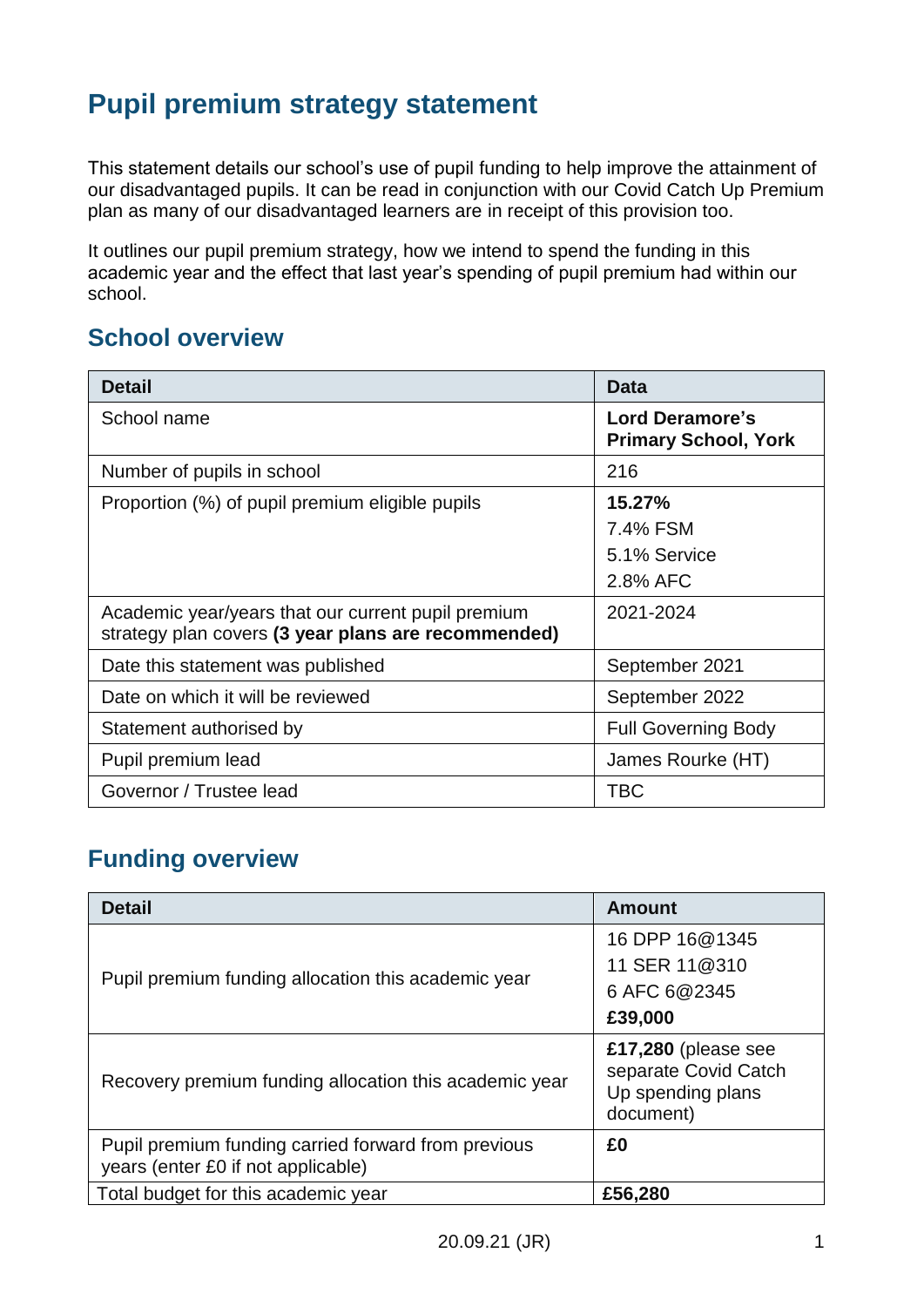# **Part A: Pupil premium strategy plan**

### **Statement of intent**

**All** of our children in receipt of a Pupil Premium Grant will be prioritised for additional focus and support. They will receive outstanding Quality First Teaching, have access to good learning resources, be supported by skilled and knowledgeable teachers and teaching assistants and receive tailored academic and emotional/social support which will help them thrive and achieve well.

Our Pupil Premium Strategy Plan identifies the following key strands:

- Quality First Teaching
- Academic Support / Intervention
- Emotional/Social Support / Intervention

### **Challenges**

This details the key challenges to achievement that we have identified among our disadvantaged pupils.

| <b>Challenge</b><br>number | <b>Detail of challenge</b>                                                                                                                               |
|----------------------------|----------------------------------------------------------------------------------------------------------------------------------------------------------|
|                            | Widening gaps (due to Covid-19 closures) in academic<br>performance/attainment (Poor engagement in learning during<br>pandemic/lockdown/remote learning) |
| 2                          | Social, Emotional, Mental Health needs – particularly in relation to self-<br>esteem, self-regulation and relationships                                  |
| 3                          | Early language, speech and communication needs                                                                                                           |
| 4                          | High levels of transient education / school mobility / relocation<br>(particularly for armed forces children)                                            |
| 5                          | Difficult circumstances facing some parents which limit their capacity to<br>support their child's learning                                              |
| 6                          | Early attachment issues which can impact on early educational<br>development within the home (particularly post-adopted children)                        |

#### **Intended outcomes**

This explains the outcomes we are aiming for **by the end of our current strategy plan**, and how we will measure whether they have been achieved.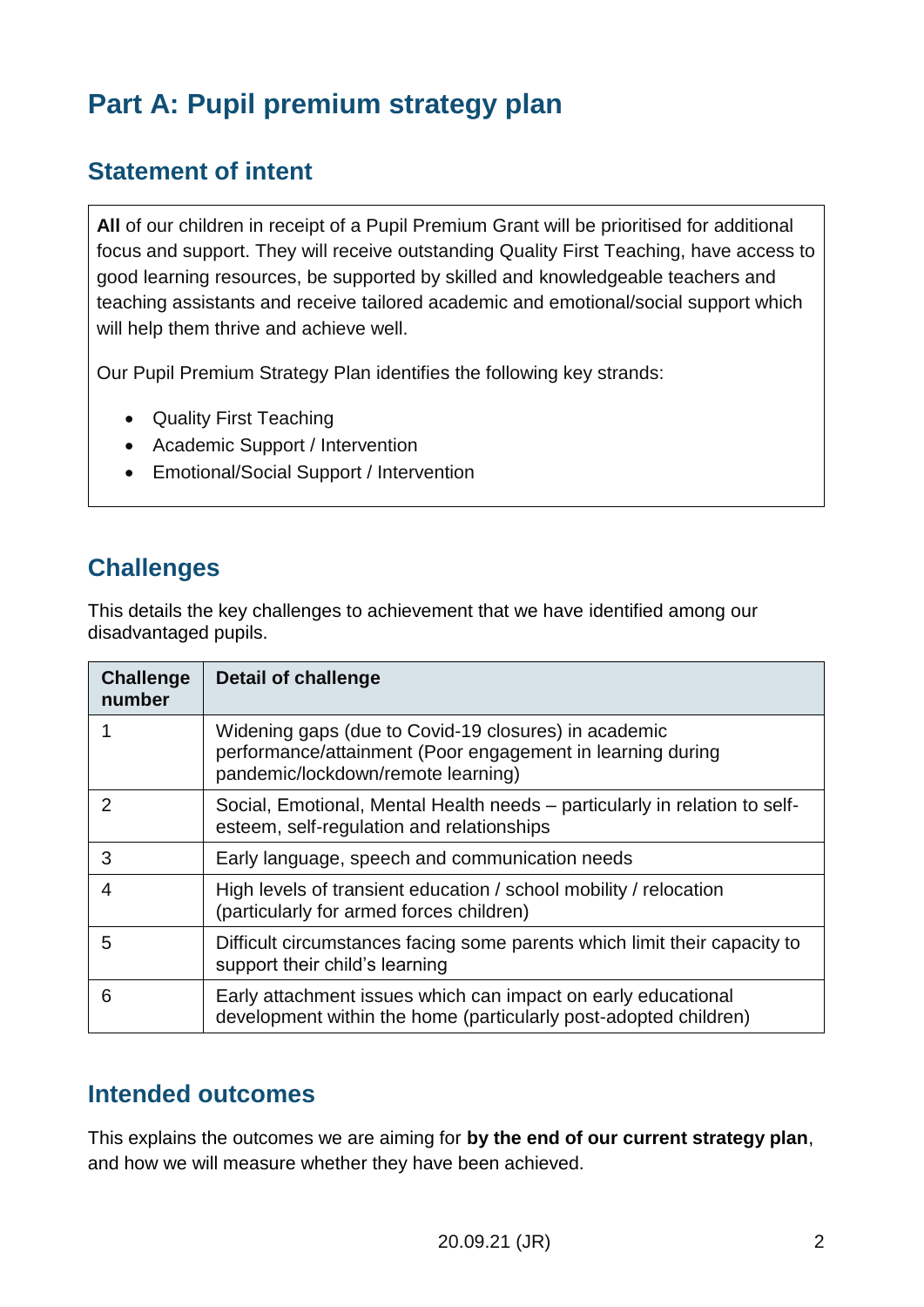| <b>Intended outcome</b>                      | <b>Success criteria</b>                  |
|----------------------------------------------|------------------------------------------|
| Improved attainment, particularly at         | Mathematics % EXS+ to be above 60%       |
| combined EXS+ and notably in                 | Combined EXS+ in RWM to improve          |
| mathematics (which has been a weak           | above 60% across the school              |
| subject area for this group of children)     |                                          |
| Pupils with SEMH needs will be happier       | Pupil voice, lower behaviour incidences, |
| within school and at home                    | parental voice                           |
| Parents (particularly with children adopted  | Parental voice, FEHA outcomes            |
| from care) will feel better supported        |                                          |
| New service children joining the school will | Pupil voice, parental voice              |
| be well supported in terms of transition and |                                          |
| unique issues                                |                                          |
| Children from disadvantaged backgrounds      | Pupil voice, parental voice.             |
| will have access to great enrichment         |                                          |
| activities after school                      |                                          |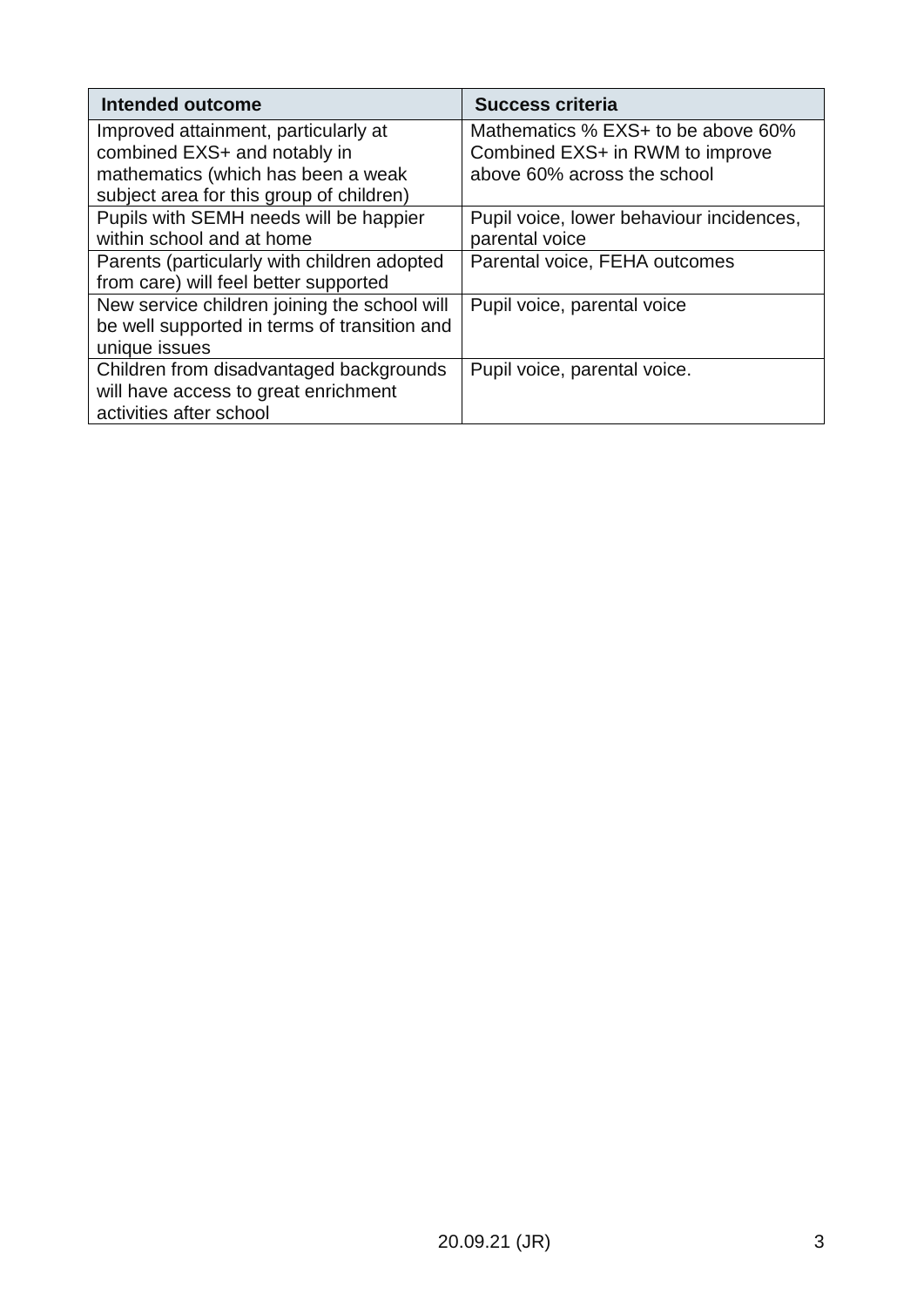## **Activity in this academic year**

This details how we intend to spend our pupil premium (and recovery premium funding) **this academic year** to address the challenges listed above.

#### **Teaching (for example, CPD, recruitment and retention)**

Budgeted cost: **£24,000**

£16,000 additional teaching assistant support, £5,000 to support TA attendance at training and phase meetings, £3,000 towards staff CPD budget

| <b>Activity</b>                                                                            | <b>Evidence that supports this</b><br>approach                                     | <b>Challenge</b><br>number(s)<br>addressed |
|--------------------------------------------------------------------------------------------|------------------------------------------------------------------------------------|--------------------------------------------|
| Additional teaching<br>assistant support for<br>all classes                                | Staff feedback<br>Additional resource to provide<br>academic and SEMH support      |                                            |
| Staff CPD which<br>includes teaching<br>assistants (phase<br>meeting time and<br>training) | High quality staff CPD has resulted<br>in improved Quality First Teaching<br>(EEF) | 1, 2, 3, 4, 5, 6                           |

#### **Targeted academic support (for example, tutoring, one-to-one support structured interventions)**

#### Budgeted cost: **£26,500**

£*8,510 ELSA role, £17,990 contribution from PP towards Covid catch-up tutoring plans*

| <b>Activity</b>                                                                                      | <b>Evidence that supports this</b><br>approach                                                              | <b>Challenge</b><br>number(s)<br>addressed |
|------------------------------------------------------------------------------------------------------|-------------------------------------------------------------------------------------------------------------|--------------------------------------------|
| After-school tutoring<br>for pupils WTS,<br>particularly in<br>mathematics                           | Tailored support and intervention led<br>by the class teacher has proven<br>successful in the past.         | 1                                          |
| <b>Pupil Premium</b><br>children targeted for<br>extra intervention and<br>support within<br>lessons | Structured interventions (as<br>recommended by EEF) have<br>improved pupil academic outcomes<br>in the past | 1, 2, 3                                    |
| ELSA support and<br>work, including Little                                                           | ELSA work in schools has proven<br>impact on children's SEMH<br>development and needs                       | 2, 4                                       |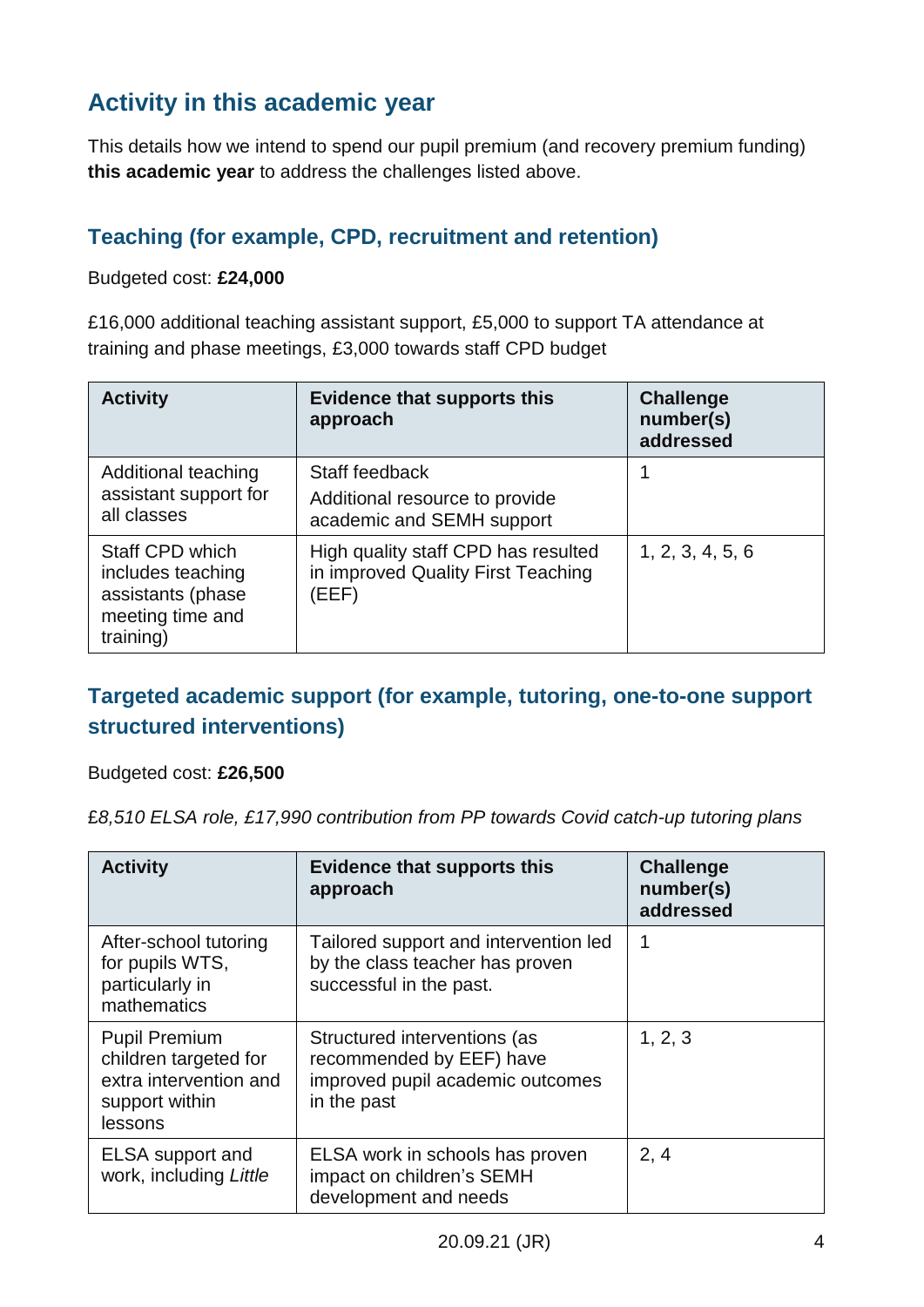| Troopers      |  |
|---------------|--|
| interventions |  |

### **Wider strategies (for example, related to attendance, behaviour, wellbeing)**

#### Budgeted cost: **£10,000**

£10,000 contribution towards Inclusion Lead role (currently 0.5fte, non-classroom based)

| <b>Activity</b>                                                                    | <b>Evidence that supports this</b><br>approach                                                                                                                                                              | <b>Challenge</b><br>number(s)<br>addressed |
|------------------------------------------------------------------------------------|-------------------------------------------------------------------------------------------------------------------------------------------------------------------------------------------------------------|--------------------------------------------|
| <b>Inclusion Leader</b><br>Role, leading on<br>PPG, SEMH, FEHA<br>and SEND support | Strategic leadership of these<br>vulnerable children in required to<br>ensure they achieve well. Inclusion<br>Leader takes a proactive role in<br>supporting vulnerable families<br>(including attendance). | $1 - 6$                                    |

#### **Total budgeted cost: £60,500**